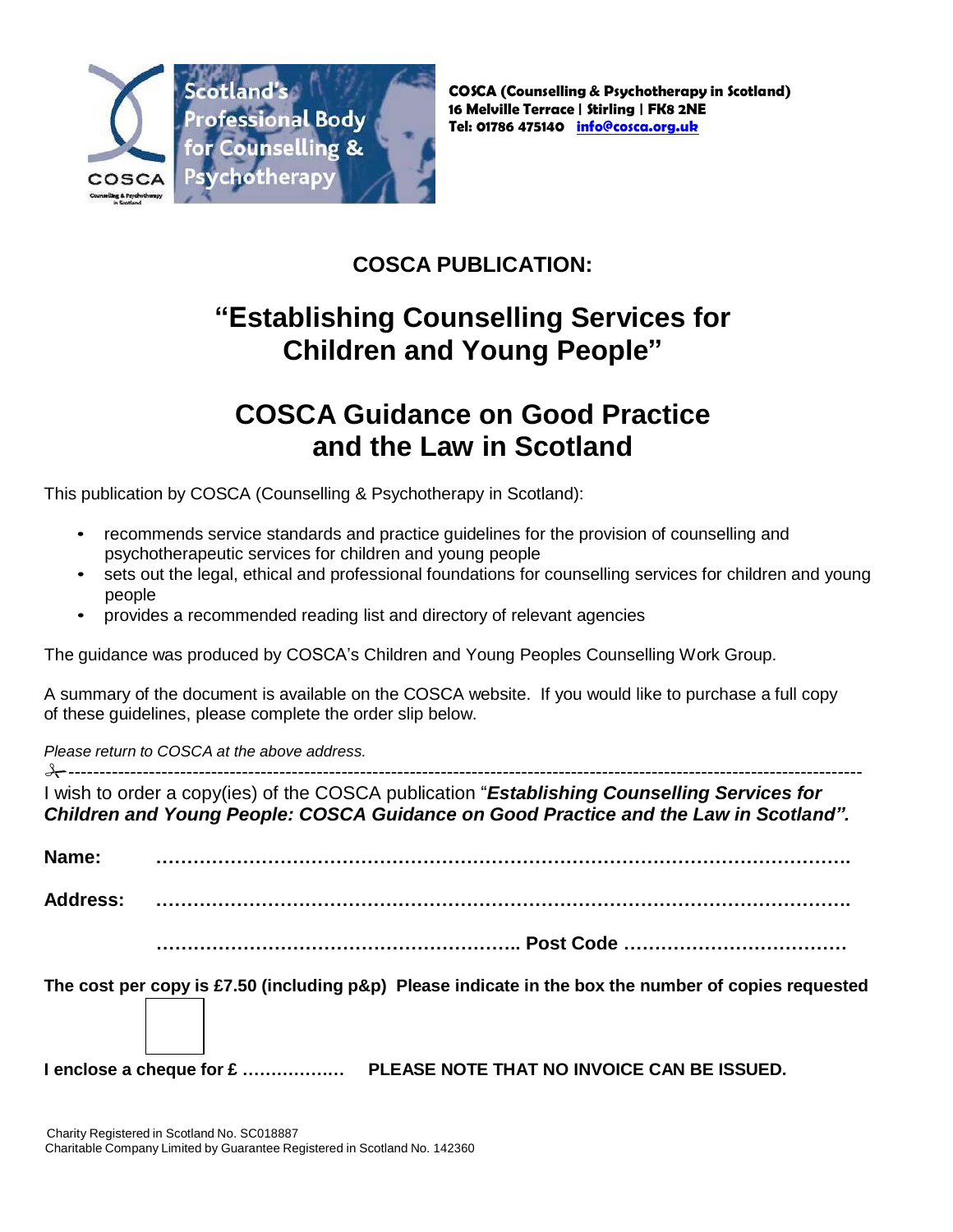

**COSCA (Counselling & Psychotherapy in Scotland) 16 Melville Terrace | Stirling | FK8 2NE t: 01786 475 140 f: 01786 446 207 e: [info@cosca.org.uk](mailto:info@cosca.org.uk) w: [www.cosca.org.uk](http://www.cosca.org.uk/)**

#### **Establishing Counselling Services for Children and Young People**

**COSCA Guidance on Good Practice and the Law in Scotland**

### **Summary**

This compact guidance of 16 pages, produced by COSCA's Counselling Children and Young People Work Group, recommends service standards and practice guidelines for the provision of counselling and psychotherapeutic services for children and young people.

It also sets out the legal, ethical and professional foundations on which service providers and practitioners can build and deliver bespoke counselling services for children and young people, promoting best practice and protecting the rights of all parties.

The guidance acknowledges that counselling services for children and young people are delivered by organisations within the statutory, voluntary and independent sectors e.g. in education, health, social work and community work. These services offer a variety of therapeutic orientations and contractual arrangements.

Much of this guidance will also be of use to independent counsellors/psychotherapists. However, issues regarding consent and legal matters, including confidentiality, have been written with a focus on counselling organisations.